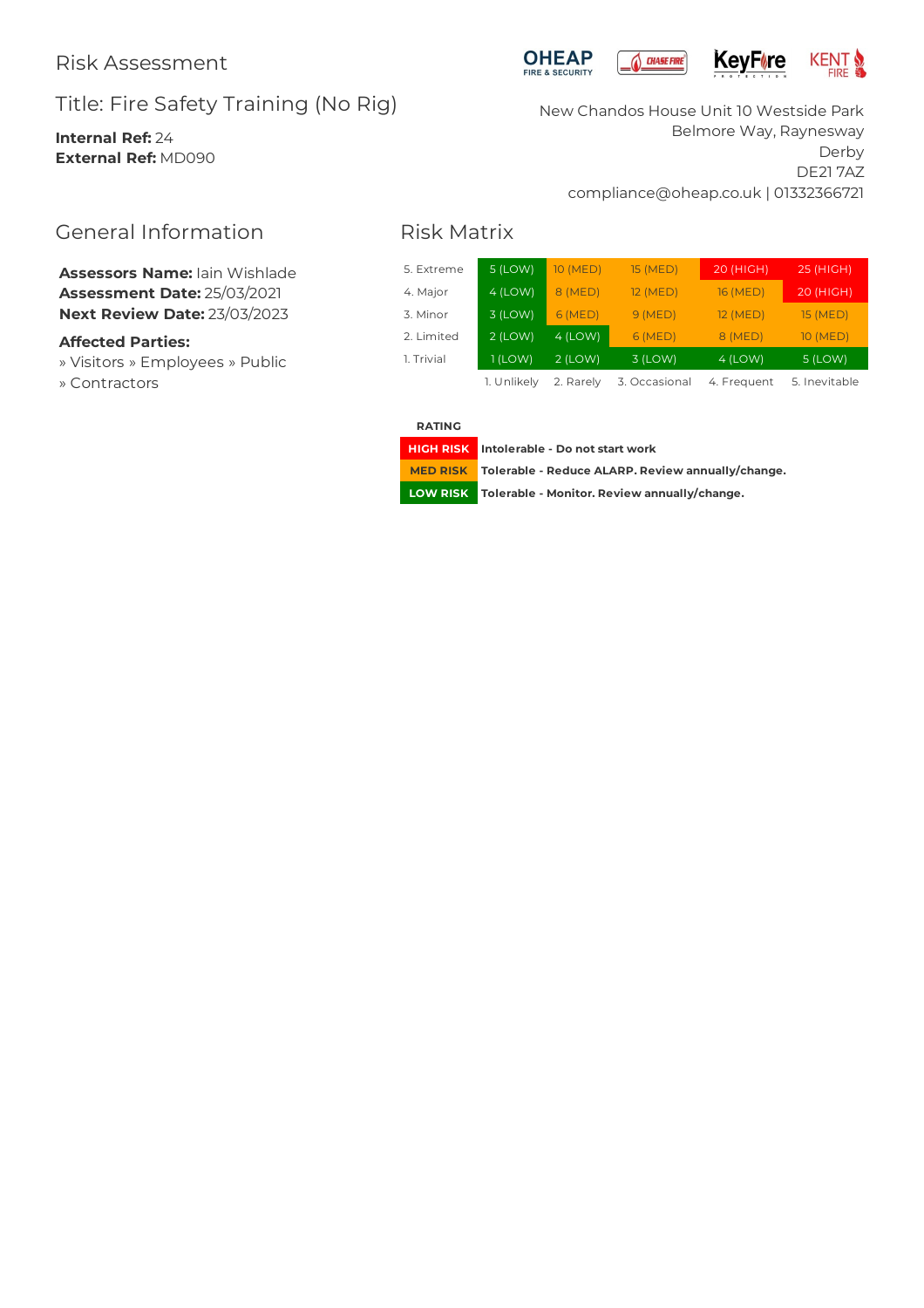# #1. Travelling between and working on clients sites

#### **Pre Control Scoring** (Likeliness x Severity = Risk)

## **Consequence**

Potential for break-downs or road traffic accident.

#### **Control Measures**

» Company vehicles must only be driven by authorised employees that carry a full, in-date UK driving license.

» Company vehicles to be maintained in accordance with manufacturers recommendations, and MOT tested (where applicable).

- » Company vehicles to carry a well stocked first aid kit.
- » Drivers to obey traffic signage and adhere to all speed limits
- » Drivers must not operate vehicles under the influence of drugs or alcohol
- » Drivers to follow company policy on mobile phones (work related road safety)
- » Drivers to follow company guidance on fatigue
- » Drivers to carry waterproof coat in vehicle, torch or mobile phone with torch

#### **Consequence**

Site specific issues leading to illness, serious injury or property damage whilst working on client premises

#### **Control Measures**

- » Park in a safe position
- » On arrival at clients site, report to reception sign in and undergo any relevant site inductions
- » Observe all site safety rules (including the wearing of PPE)
- » Maintain good standards of housekeeping whilst working
- » Observe all site traffic rules and speed restrictions

» When walking on site use marked pedestrian routes and crossing points, be aware of all work related vehicles, including fork lift trucks

» Always follow current method statement for mitigation of risk from Covid-19 and/or other infectious diseases

#### **Final Risk Scoring** (Likeliness x Severity = Risk)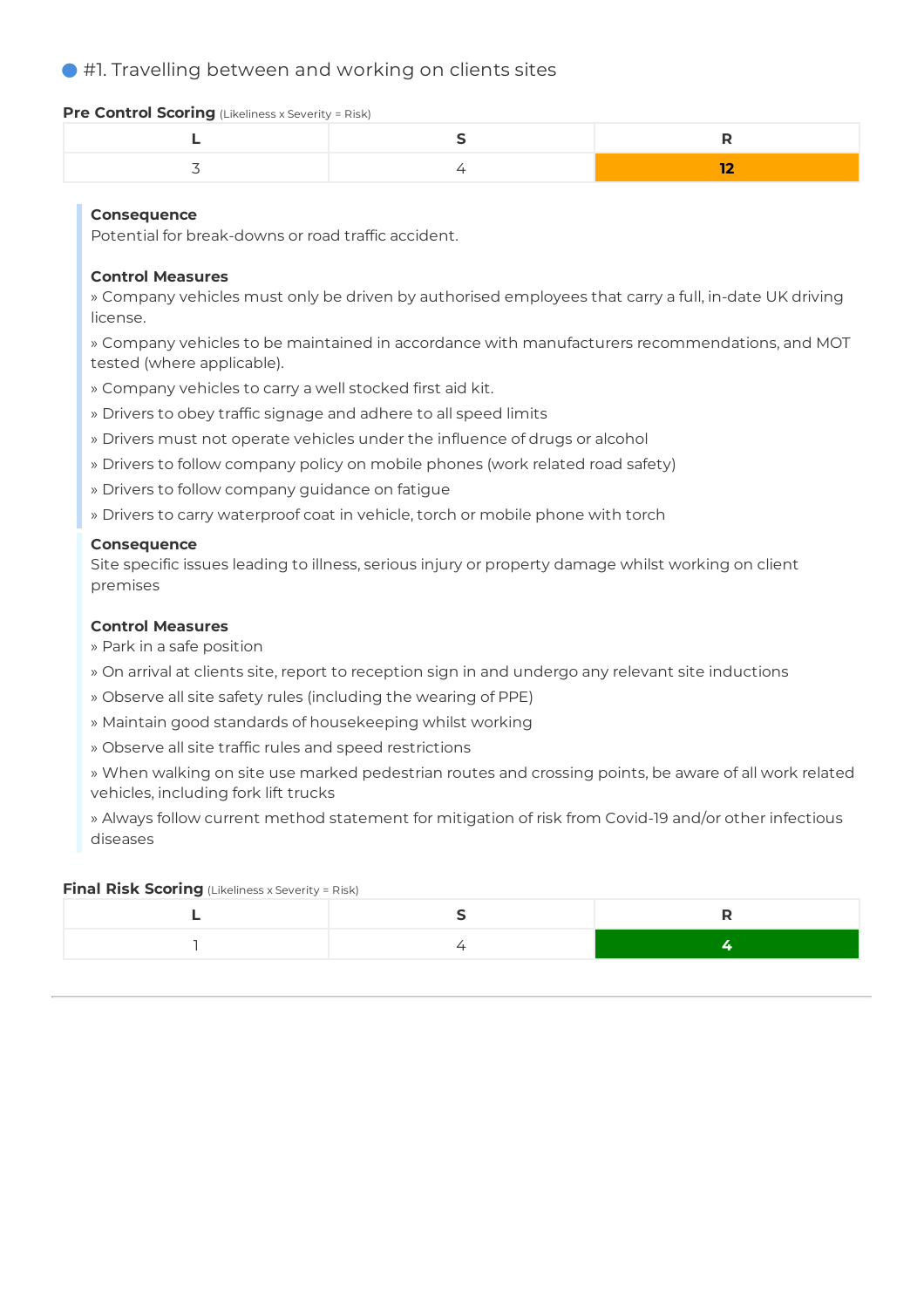# ● #2. Environmental Issues

#### **Pre Control Scoring** (Likeliness x Severity = Risk)

# **Consequence**

Site-specific hazards

#### **Control Measures**

- » On arrival at client's site, report to reception and undergo any relevant site inductions.
- » Observe all site safety rules.
- » Wear high viz vest when setting up and conductiing training.

#### **Consequence**

Adverse weather

## **Control Measures**

- » Wear appropriate wet weather gear.
- » Suspend training where weather becomes a safety issue.

#### **Final Risk Scoring** (Likeliness x Severity = Risk)

# #3. Discharging of extinguisher (release of pressurised substances)

## **Pre Control Scoring** (Likeliness x Severity = Risk)

## **Consequence**

Injury or illness caused by exposure to pressurised substance

## **Control Measures**

- » Work activity to be carried out by a trained a competent technician (BAFE accredited)
- » Safety glasses and face-fitted FFP3 mask to be worn in addition to company/client PPE
- » Extinguisher media to be recycled/disposed of according to company procedure
- » Some of the extinguisher media may, in certain circumstances harm health. The technician must refer to the appropriate COSHH assessment and strictly follow the required controls measures

# **Final Risk Scoring** (Likeliness x Severity = Risk)